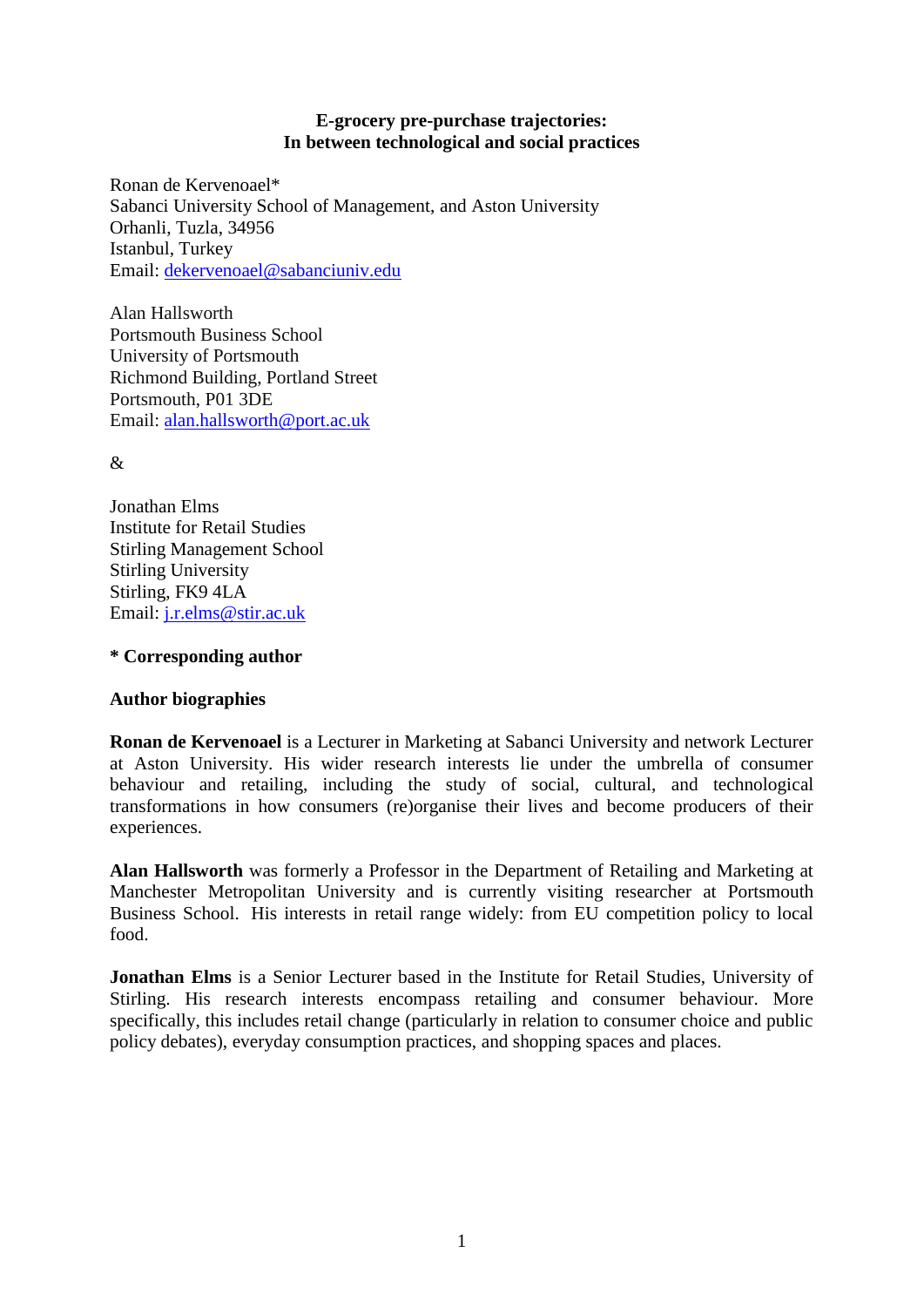## **E-grocery pre-purchase trajectories: In between technological and social practices**

### **Abstract**

Understanding intra-household pre-purchase activities is crucial for e-retailers as Information and Communication Technologies (ICTs) have become embedded within modern lifestyles and affect household decision-making processes: influencing e-grocery choice. From social practice theory, we analyse the potential of consumer's preparatory (i.e., front-loading) activities to influence, [restrict or facilitate] the e-grocery experience. The multi-level technological aspect of preparatory activities, information sharing, and decision making are unpacked through two waves of 31 Skype interviews with active e-grocery consumers. We then suggest how intra-household communication flows in pre-purchase practices are redefined and re-established, and how, in the context of intra-household decision making, the cumulative effect of activities between household members will stimulate changes at field level. These in turn provide an alternative perspective on the emerging diffused communication conventions that impact grocery choices and retailers' long term strategy.

**Key words:** e-grocery choice, intra-household pre-purchase practices, ICT.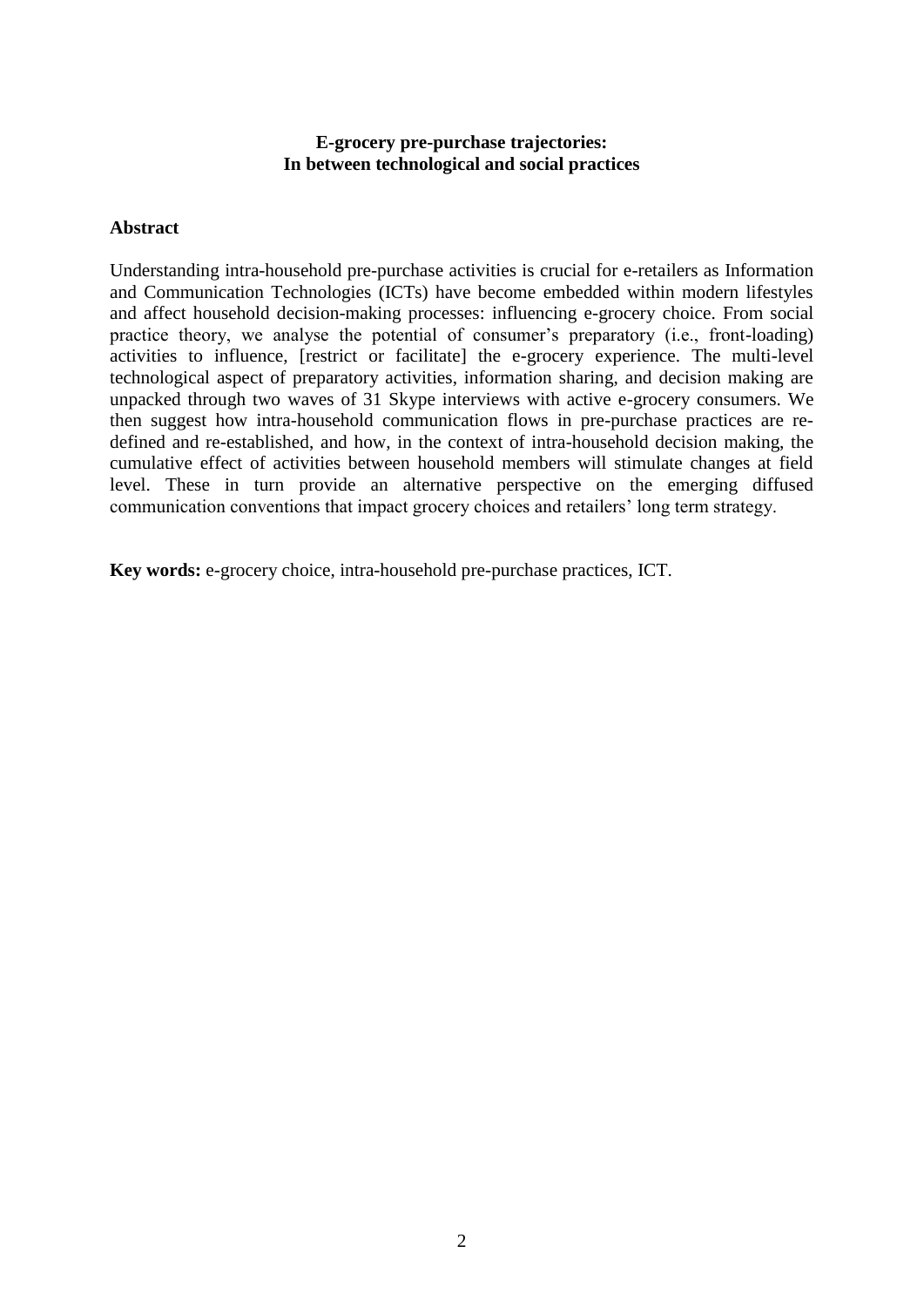## **E-grocery pre-purchase trajectories: In between technological and social practices**

#### **Introduction**

ICTs have transported retail space into the home (Peterson et al. 1997). As the foundation for 'productions' by post-industrial societies, ICT enables progress from the information age to a (socially-related) knowledge-based society (Castells, 2001). E-shopping can reformulate household activities - influencing role enactments and re-negotiation of responsibilities (Kraut et al. 2000). Most e-grocery research has to date focused on the roles played by purposeful actors such as key large retailers, supply chain management, lobby groups, and government planners as stakeholders that spearhead change at the field level (Elms, et al, 2010; Dacin et al, 2002). Yet, with the advances in ICT, and especially mobile technologies, the cumulative effect of everyday household behaviours can trigger change at industry level (Ansari and Phillips, 2011). Referred to as change generated via 'partaking' activities, a tipping point is reached when previously uncoordinated behaviours attain critical mass (Dorado, 2005).

This paper, through an exemplar in emerging market conditions (where the largest growth potential exists for e-retailers and where technology leapfrogs traditional cycles), attempts to understand how households establish e-grocery pre-purchase practices around emerging behaviours, mediated by ICT, and thereby pressure for change at industry level. In other words, to what extent do front-loading diffused communication convention practices impact (a) on the ultimate choice of household groceries, and (b) industry strategy, when mediated by new ICT conventions?

We conceptualize front-loading as physical, relational, and cognitive (defining and framing perceptions) forms of behaviour balance crafting. This behaviour allows the co-existence of different (sometimes contradictory) approaches to preparation. In the context of e-grocery shopping, individuals must foresee intra-household tensions, bottlenecks and extend the usual time horizons of meal planning to create an appropriately-sized shopping basket. Understanding these emerging dynamics is valuable as they require substantial resources (skill, time, effort, ICT access), are subject to marketer strategies (market orientation), sociocultural uncertainties, and are situated in a global, multi-channel, competitive commercial environment (Jackson et al, 2006). The complexity and range in today's supermarket offerings - both food and non-food goods - make it impracticable for individuals to (a) remember the household's entire set of products and brands: especially where (re-) purchase is required on a regular basis and (b) respond to the household's continually-evolving demands and expectations. Furthermore, gathering and processing the amount of pre-purchase information (i.e. retailer name / type, location, brand, amount in kg/litre, reviews, comments, etc.) remains daunting. Yet, the reason for adopting, and more importantly fully engaging with, any new technology, is the promise that the latter will solve problems in coping with modern lifestyles and even the intra-household decision problems that are likely to emerge. Nonetheless, individual preferences affect the interpretation of the value of front-loading and individual reactions to that value in practice. While innovation adoption research has investigated many different variables related to adopter characteristics including sociodemographics, education, income, and psychographics -- including innovativeness, opinion leadership, social identity, media proneness, and involvement (Timmor and Katz-Navon, 2008; Arts et al., 2011), our research expands this landscape by observing effects: (a) at household level (multi-individuals needs/ compromises), (b) in the dynamic market of FMCG that requires both regular re-purchase of staple goods and demand for novel goods that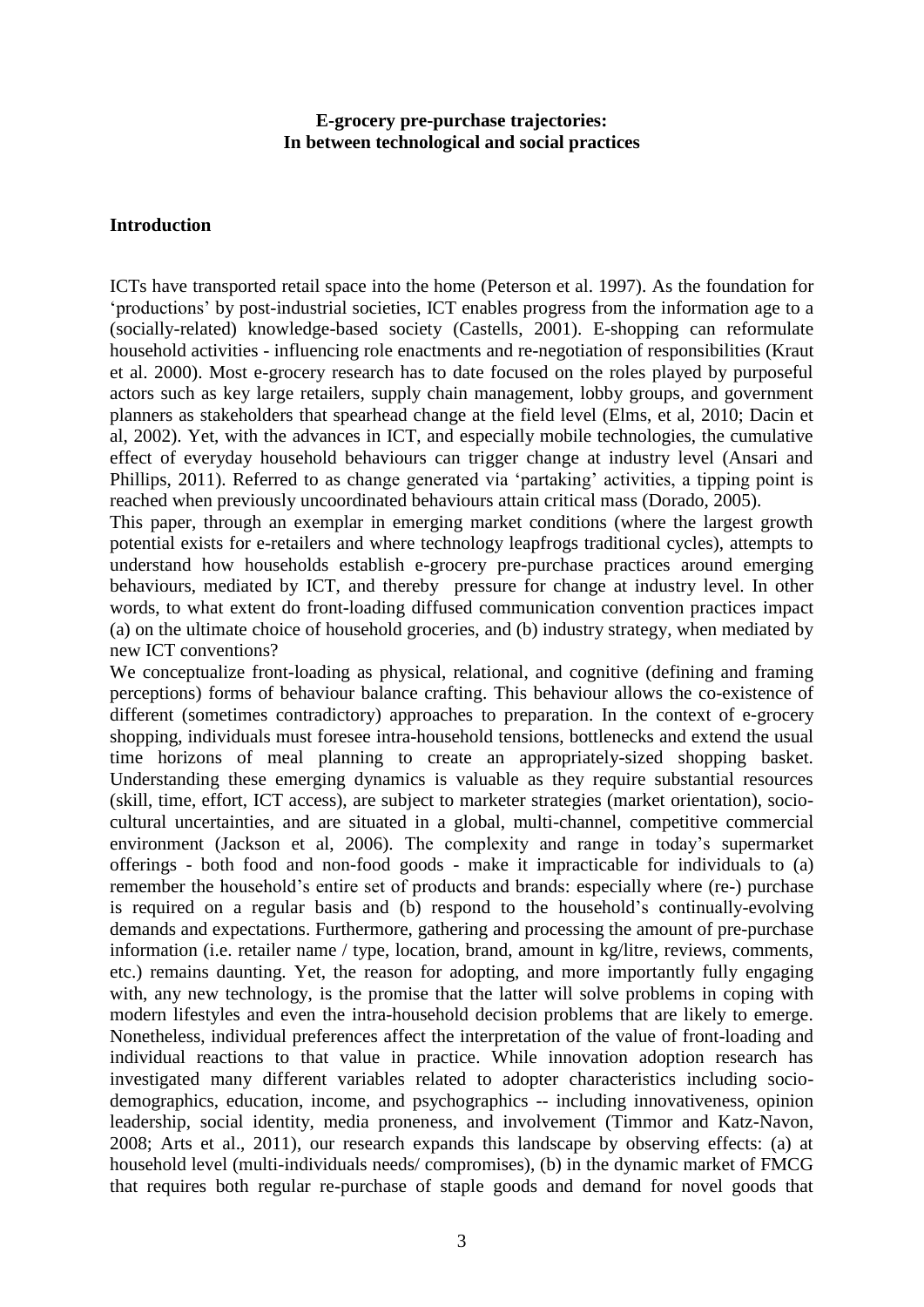respond to social trends and fashion characteristics, and (c) mediated by the impact of new communication technologies. These three have yet to be combined in previous research.

Our main contribution to the literature is two fold: (a) on the *domestication of e-grocery shopping* and its affect on the dynamics of intra-household decision making, information sharing and responsibilities of tasks *before the actual act of e-shopping* and (b) on the exploration of the role of consumers in catalyzing change at the field level.

This paper is organised as follows. In the next section, we provide a literature review on contemporary intra-household roles and decision making and propose a wider conceptualisation of the ICT impact on roles within and outside the household regarding the grocery purchases. The third section introduces the concept of front-loading and its application in the relationship between the role of ICT and [succeeding or failing] intrahousehold coping mechanisms. In the fourth section, we describe the methodology. This is followed by a discussion of the emerging salient themes which are mapped through the empirical analysis of the data, provided in the sixth section. In the last section, we offer our concluding remarks.

### **Re-conceptualising modern intra-households' 'operational environment'**

The conceptual framework of the paper draws upon social practice theory research, retailing and consumer behaviour respectively in order to develop a conceptual framework for understanding e-grocery pre-purchase practices at household level within the well researched area of intra-household dynamics and relationship formation included in the complex domestic consumption cycle (Giddens 1992; Seltzer 2000). How consumers attach meanings to mundane tasks influences the development of new organisational schematics (Miller, 1998). Many accounts of change at the household level privilege the re-framing of norms, routines and the understanding of choice/anti-choice in consumption practices (dekervenoael et al, 2013; Jackson et al, 2006). Certainly, traditional notions of unified and stable households and preferences no longer hold true (Lundberg and Pollak 1993). Different members either choose *or are forced to undertake* different roles for the aggregate "welfare" of the household. We regard "household" and "family" as closely related terms. "A household includes all the people who occupy a housing unit. The occupants may be a single family, one person living alone, two or more families living together, or any other group of related or unrelated people who share living arrangements."<sup>I</sup> Three main aspects are of particular importance. Firstly, the resources available to the household (time, energy, finances, access to retailers and technologies) require evaluation. Secondly, the allocation rules for distributing and consuming these resources and the compensation, value – even status/prestige – that they provide to a particular individual needs unpacking. From this perspective, value *in use* as opposed to value *offered by retailers* is the relevant element (Vargo and Lusch, 2004; Vargo et al, 2006). The notion of a 'gatekeeper' 'active manager' or 'social influencer' is particularly relevant here. Thirdly, the consequences of choice or non-choice of the products purchased should be scrutinized. Contradictions in personal shopping habits will be compounded by different levels of technological competence. We regard task allocation procedures and bargaining frameworks of households as neither set in stone nor linear but following household life cycle stages (Wilkes, 1995; Jackson et al, 2006). This dynamic situation also makes some households more responsive than others to the challenges and opportunities offered by ICT changes (Elms and Tinson, 2012). Households should be considered from both social and spatial perspectives since members have a unique set of experiences. More research is needed on aggregate household demand from social science

1

<sup>&</sup>lt;sup>1</sup> <http://www.umanitoba.ca/anthropology/tutor/residence/defining.html>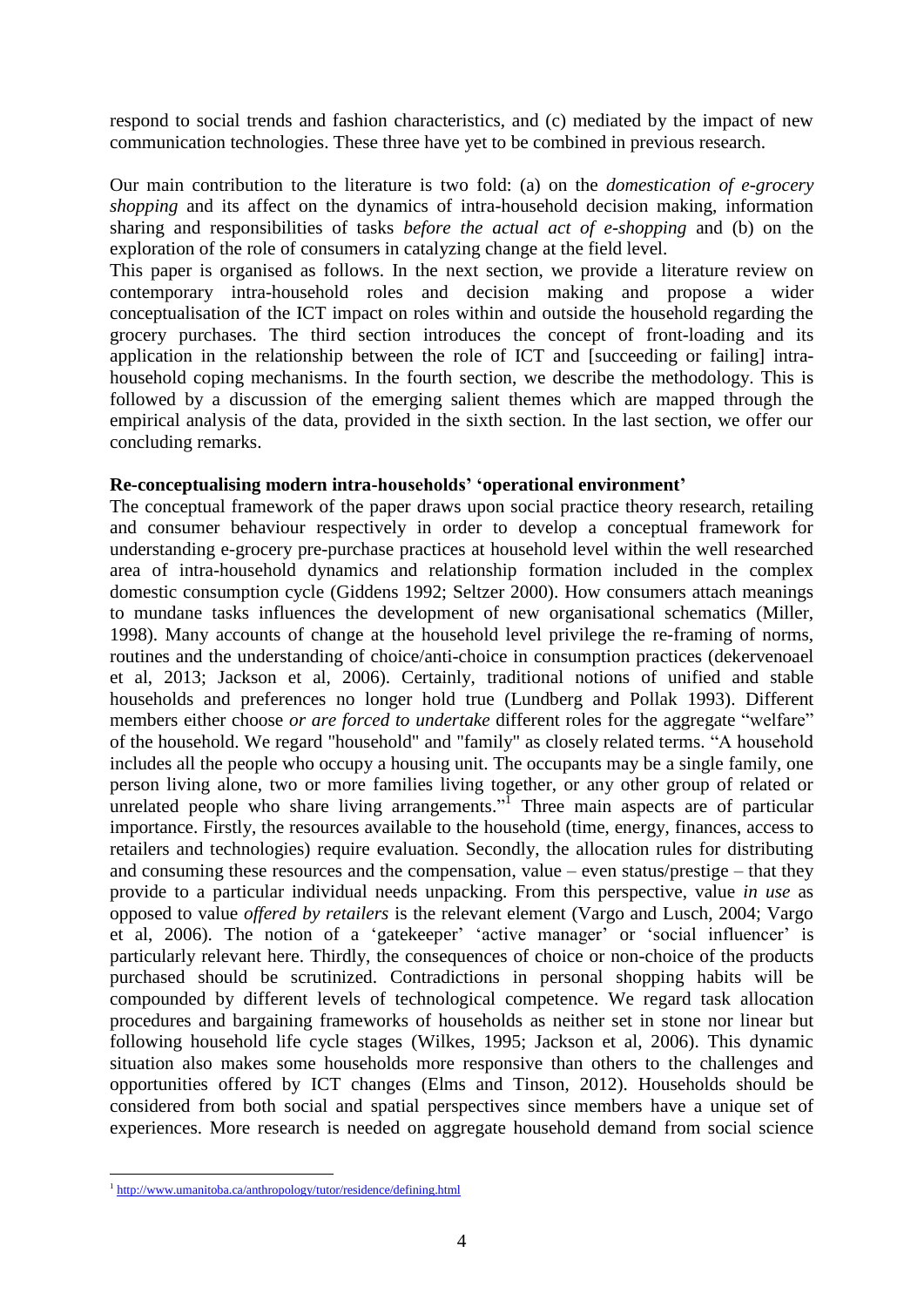perspectives as well as from conventional micro-economic utility-maximising modelling (Dauphin 2001).

Disruption to traditional family stereotypes implies greater sharing-out of household chores by all family members. Although such trends recall the capability approach used by economists, it can be insensitive to adjustment concerns within the household (Iversen 2003). Practice involves (a) practitioners (people actually using / experiencing / creating), (b) practices as defined by Jarzabkowski et al. (2007) as '*the social, symbolic and material tools through which […] work is done*' and (c) praxis that embraces the flow, intensity and timing of activities. This is a contested realm – not one that exists naturally or is fostered by all stakeholders (Chiappori 1992). Strategies can aim at, say, time-saving; however, available local alternatives may bias outcomes. The idea of consumption inequality thus becomes relevant - resulting in varying consumption or role allocations encompassing personal convenience, duties, and expectations (Agarwal 1997).

Such strategies have changed the economic and social organization of the household in terms of power, gender relations and positions (Kremmer et al. 1998). Linked to this argument, the notion of intra-household social cohesion and the extent of interactions between individuals remain central. Consensus may be desirable, but many key decisions will likely be taken by a 'benevolent dictator' forcing individual role changes to ensure food supply (Narayan 2002). Note that despite virtual accessibility of the Internet, most grocery consumption and preparation still occurs within the household.

## *Practices, constraint and implications: towards a real engagement with retail service provision: the cognitive environment*

Of late there has been an increasing realisation that evolving geographies of corporate retail provision have critical implications for the choices and life experiences of consumers (Clarke et al, 2006; Elms, et al 2010). In a consumption-based society, even grocery shopping signifies lifestyle, prosperity and taste (Kapferer and Bastien, 2009). However, for staple groceries, little is known about the practices whereby a household: a) aggregates the total information required, b) evaluates the importance of novelty and choice and c) divides food gathering across multiple channels (Marshall and Anderson 2000). Each household member may have a mental list of what to buy and where best to obtain it but little is known about how ICT mediates knowledge sharing and facilitates pre-planning (Bouwman, and. Van Der Duin, 2007). Yet every individual must evaluate a new channel against pre-existing options and mundane routines (Clarke et al. 2006; Jackson et al. 2006). Unsurprisingly, households seem to 'muddle through' the pre-purchase process.

Innovative technologies (e.g. Apps for menu planning and calorie-counting) can reinforce gender divisions because of the "gendered social systems" inherent in technology creation (Shade, 2008; Brown and Venkatesh, 2005). While adoption of technology has been researched, less is known about technology use within households (Shih and Venkatesh, 2004; Silverstone, and Hirsch, 1992). It is perceived as a mediator between the domestic cycle and dynamic relations that constitute household power (Bakardjieva and Smith 2001; Cockburn 1992; Ghertner 2006). Today, technological artefacts such as Smartphones, tablets and net-tops, owned by individual family members, re-define domestic technology usage: (a) all members are accessible at any point in time, (b) immediate feedback regardless of geographical location, (c) novelty/promotions are a click away, and (d) coordinating individual timing and social activities. Technological artefacts help represent intra household knowledge differences (preferences) and dependencies (consequences) between individuals without face to face discussion. They also provide a platform for shared practices and experiences (keeping records of previous purchases) (Schilling, 2010, Ling, 2008).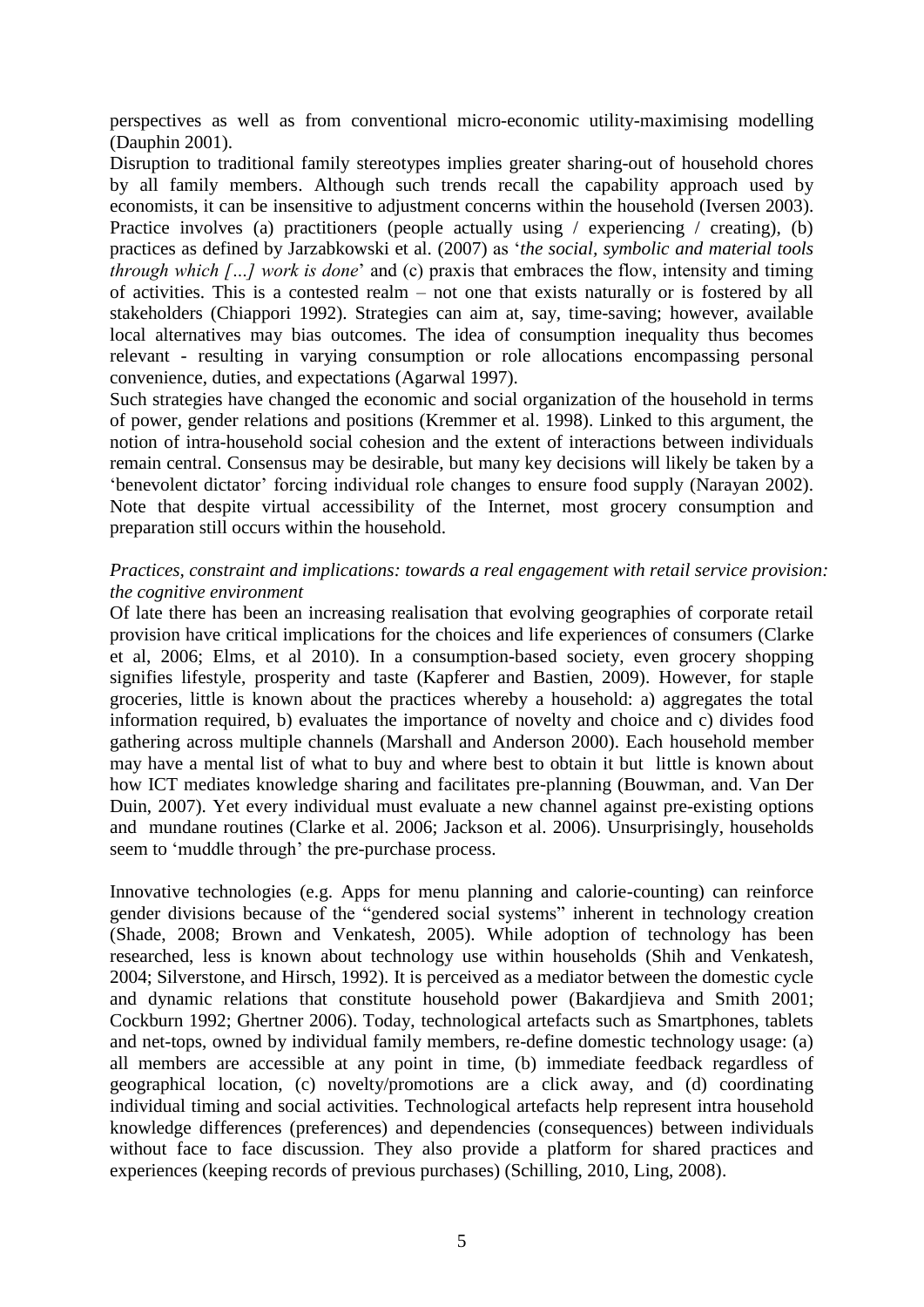#### **Embedding the analogy of front-loading process into the shopping practices**

Front-loading improves pre-purchase performance by shifting problem-solving to earlier phases in the shopping process. Front-loading activities are 'scripted behaviours' (Erasmus et al., 2002) encouraging simplification of complex tasks (Arnould et al, 2002). They are both iterative and interactive; i.e. retailers and consumers alike engage in a 'win-win game' by improving the overall attraction of the e-grocery experience. Such activities surpass the simple 'list' or organization of coupons often cited in the literature (Putrevu and Ratchford, 1997). With front-loading problem-solving, all members can identify and solve problems. Front-loading reduces substandard experiences and cycle times, eliminates bottlenecks in the buying process, increases system loyalty as well as convenience (Thomke and Fujimoto 1998).

Front-loading also reduces possible public embarrassment and private anxieties. Although its first step involves knowing yourself as a consumer, research on introspection is rare (Miller, 1998). Since years of shopping in the same locations eradicate the sensations of a new shopper (Gudykunst, 1993), step two requires one to be surprised by the familiar. Frenetic shopping for staple goods leaves little time for structured critical conversations among household members. Because new product purchases may be interpreted by others as making a mistake, step three involves collaborative problem solving. Common household shopping problems often distil to one or two issues with a particular retailer. Accordingly, these issues can be shared and solutions then be put into practice by all (Brookfield 1995).

In front-loading activities, preparation (meal planning calendars, easy recipes) precedes solutions yet few consumers use existing ICT mediated aids (Doherty and Miller 2000). The perception of groceries as commodities explains the difficulty of generating extrinsic motivation. Extrinsically motivated individuals work on a task because of anticipated satisfaction from a planned delivery. This motivation type implies a relationship between retailer and consumer where both are ready to participate (Biggs 2003). Indeed, few retailers have specific online marketing strategies "where a consequence is presented dependent on a behaviour leading to the behaviour to become more likely to occur. The behaviour becoming more likely to occur because and only because of the consequence<sup>2</sup>."

Nevertheless a sense of achievement matters in iterative processes such as e-grocery. Achievement motivated people usually want feedback, set high but achievable objectives, are concerned for personal achievement rather than a reward of success and desire task-related feedback. Lastly, we consider intrinsic motivation-- the pleasures offered by the task itself or completing or even working on a task. Why then front-load in the FMCG and grocery market in particular? Front-loading activities, as a broader set of practices may allow: (a) a greater systematization process; (b) opportunity to stock-up on good deals, (c) greater sensitivity to new retail opportunities leading to better retail experiences, (d) greater awareness of healthy choices, and (e) a feeling of progression via shared knowledge and tips to a wider often online community as a proactive behaviour, thus regaining influence over retailers (Art and Garland, 2004; Arnould et al, 2002).

### **Research methodology**

1

This exploratory research uses a series of semi-structured open ended questions, via Skype interviews in a multi-wave strategy over a 12 month period. Postings and announcements on e-shopping web forums recruited 31 individuals (see Table 1) who agreed to answer our two sets of questions (pre-purchase activities and intra-household organisation); their responses facilitated the emergence of data-driven theory (Yin, 1994). Questions related to: (1) grocery shopping in general, (2) reasons for adopting online grocery shopping, (3) pre-purchase

<sup>&</sup>lt;sup>2</sup> <http://psych.athabascau.ca/html/prtut/reinpair.htm>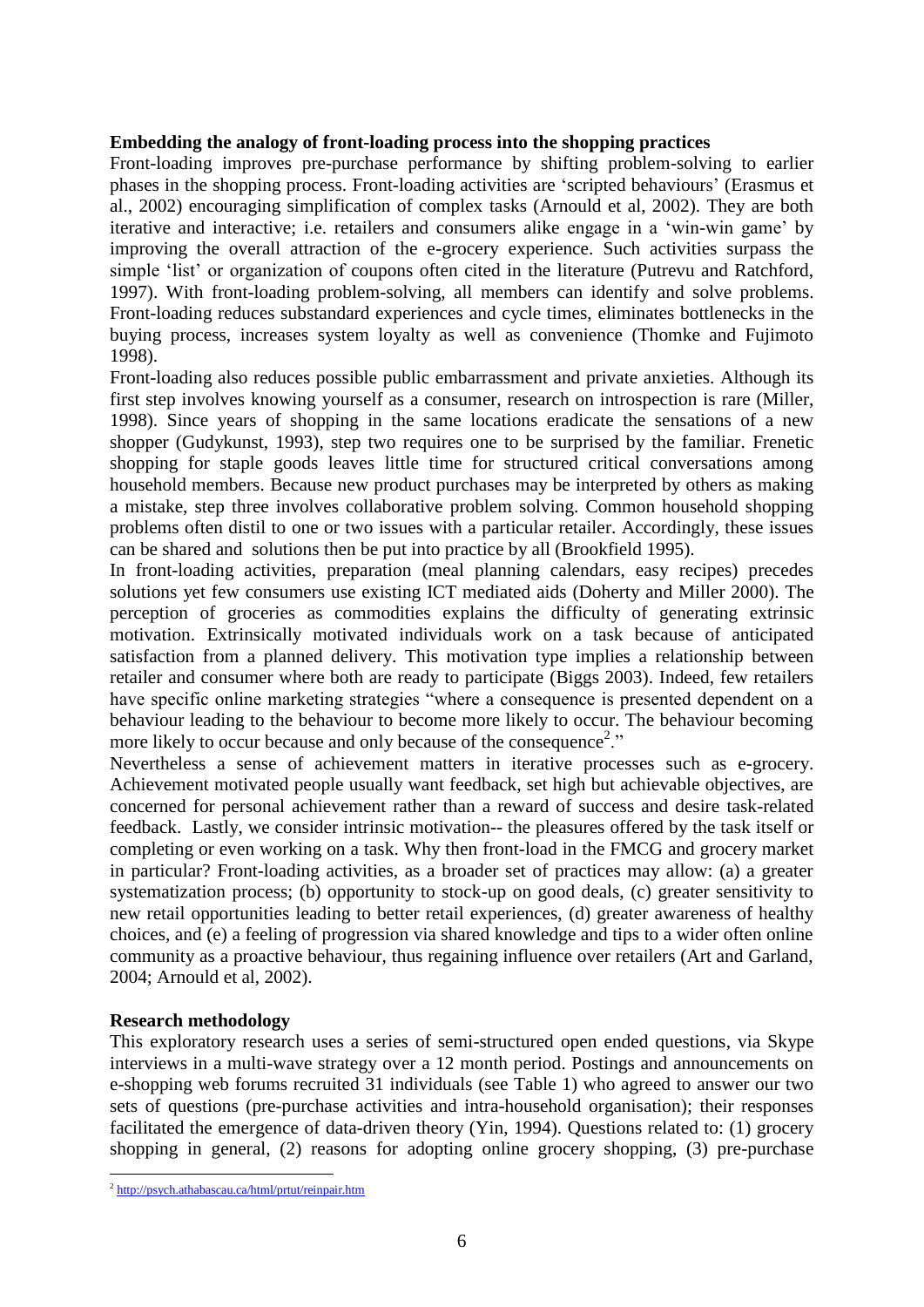organization activities and (4) intra-household organisation. Intra-household themes included: personal responsibilities, group decision routine practices, choice negotiation criteria and external mediating factors (especially ICT). Interviews lasted between 25 to 45 minutes. Information was sought on all actions - positive or negative - taken by respondents to engage with front-loading. By situating grocery front-loading activities in the everyday life of real households, we strove to make sense of a very complex activity. A laddering method was used by the interviewer: probing for differences with and without front-loading activities and tapping into the respondents' networks of meaning to uncover deeper thinking around the themes. We followed Jones' (2000) work with framework analysis (Jones 2000), and the same key stages (Ritchie and Spencer 1994) were applied in this study. Reading the interview transcripts familiarised us with the data. Key issues were identified and compared with existing literature to construct a final thematic framework. An indexing process was then initiated in which the thematic framework was systematically applied to the data which were classified (interview wave, themes grocery pre-purchase, themes intra-households, type of respondents). A picture of the data emerged, followed by mapping and interpretation. The final decoding of the main research themes followed the methodology of grounded theory (Strauss and Corbin 1990). Using the general categories and subcategories assigned to the data, we made the best possible connections to interpret the data as a whole and visualized organically-emerging 'constellations'. Re-reading the data and re-working categories was a process of agreement among the authors and addressed trustworthiness in our data (Goodwin and Goodwin 1984; Silverman 1993).

Following institutional ethical guidelines, ID numbers were used to protect respondent confidentiality. As the study concerns usage rather than adoption or engagement with the technology, the macro-socioeconomic environment of Turkey is not deemed to have any impact or bias. All respondents were from large metropolitan areas (Istanbul, Ankara), where e-grocery shopping has been available since 1997 from international e-grocers Carrefour and Migros. E-consumer characteristics are deemed fairly similar to any mature market (i.e., access to personal computer, Smartphone, Tablets and broadband). The only differences arise from: (a) the considerable presence of offline small independent grocery retailers increasing local competitive pressures, (b) the presence of many formats (markets, street vendors, independent store, self service machine etc), (c) home delivery option offered by many independent around their location stores and (d) extended hours everyday of the week, e.g. 10pm (PWC, 2012). As of 2011, Turkey's GDP per capita was about twice that of China and its growth rate in 2011 was second to China (Deloitte, 2010). According to Planet Retail, the turnover of the retail sector in Turkey in 2010 was \$199 billion. Alongside these trends, since 2000, a tremendous growth in Internet usage (a recorded 700 percent growth experienced between 2000 and 2007) and a rapid increase in online shopping activity have occurred. According to The Interbank Card Center, total online transactions were \$1.2 billion in 2008 and expected at more than \$2 billion by close of 2010. Of the 35 million consumers using the Internet half do so for shopping (Aydemir, 2010).

**Insert Table 1.** Respondent demography and background about here

#### **Findings**

Data analysis allowed for the thematic recognition of both subtle and not-so-subtle forms of front-loading activities mediated via ICT.

### *Processing threshold 1: functional front-loading*

Basic front-loading activities were described as indispensable tools in respect of price-quality, mix of brands and product variety. Included were expectations of a clear and simple process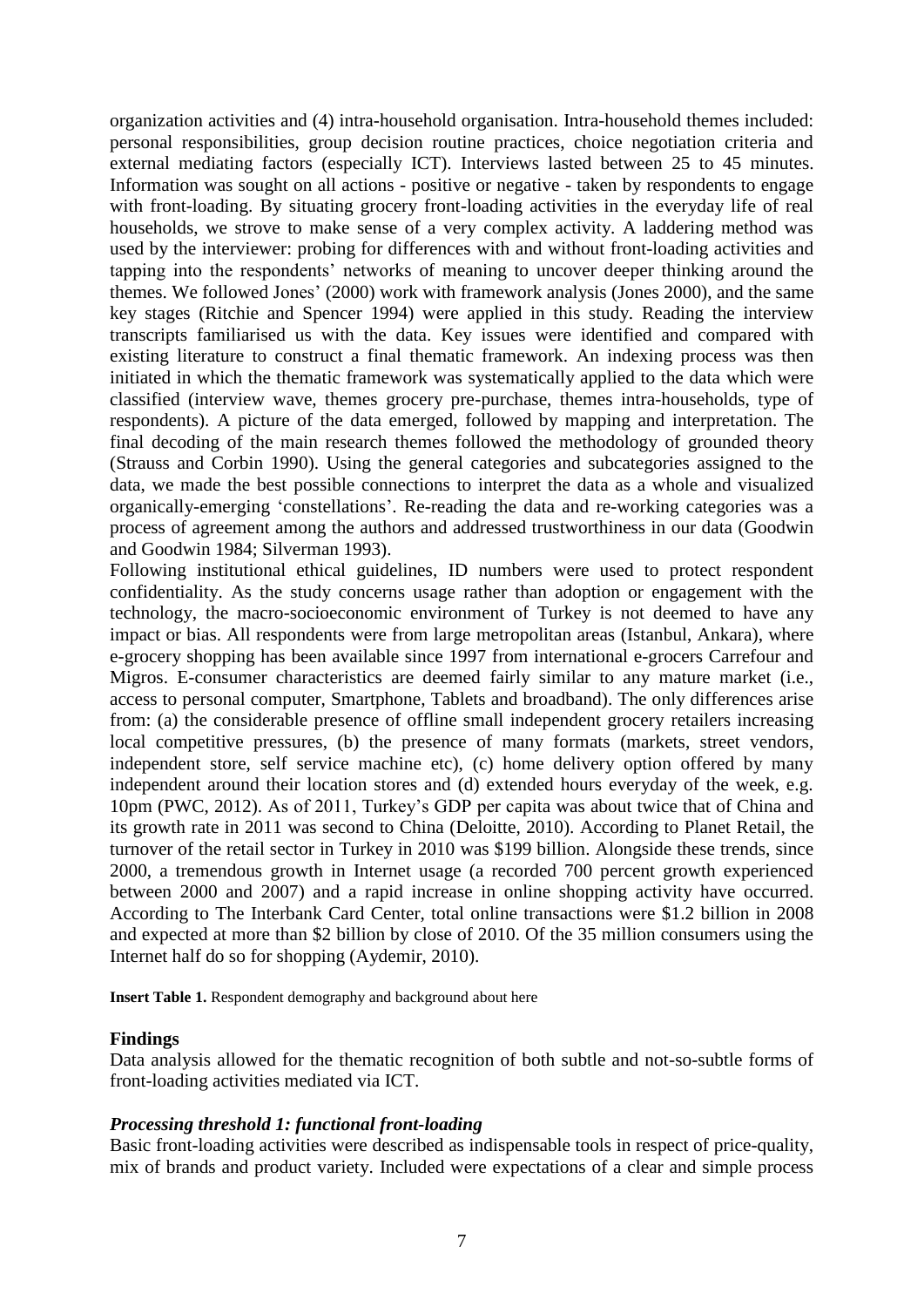that minimized risk and fulfilled basic household needs. Primarily, limits were set on the type of products (standards) and level of financial risk (low cost) in respondents minds (offline prices are considered). A high level of re-purchase using historical lists is the simplest strategy beyond relying on memory. Non-standard product needs are expected to be evaluated and acquired (at least in the first instance) via other channels by the individual concerned rather than delegating the task to others.

*"it allows us to buy all the necessities…"(2); "known products… be able to compare them in price and brands" (7); 'Planning even mentally the list of what we need allows me to limit what I will forget and keep all of us reasonably happy (11).* 

Even experienced users see everyday ICT troubles as impediments to concentrating on more hedonistic aspects of the e-shopping experience. The unique advantages of the e-channel and intra-household ICT communication are not clearly identified in most respondents' minds. Respondents tended to order first - rather than ask other household members before ordering. Many small local shops were found to offer delivery and order-taking via phone or SMS. Grocery shopping was seen as impulsive - eg just passing by a shop and not requiring an online debate for each item. Some respondents questioned if in fact both models were substitutes or complementary in nature.

*"I cannot find the items that I want, too many graphics and etc. […] in the middle of my shopping session, I just lose my cart. After that I re-do it again but I have noticed that I am not ordering the same. It is not an exact science" (11); "An sms to whom??... the shop or my husband?" (7)*

Hence some front-loading activities involve a channel and service provider choice that reflects preferences and lifestyle within the household (treats vs. everyday vs. role allocation). Here the nature of the built environment e.g. gated communities - is impacting technology (speed), online channel's main advantages (delivery), and within-household communications. The latter leads to missing items to be supplied by a concierge or free deliveries by local shops. These coping mechanisms are portrayed as reducing the need for formal front-loading practices and demonstrate the impact of the environment on the industry strategy.

*"I order groceries online but it is easy to pick products from the local small stores, they even deliver. I try to remember which store does what best" (9); "There are too many categories. And each category has numerous sub-categories. You get lost easily while I can ask my concierge (I pay for the service if I use it or not), drop the money and the products will be waiting for me" (3).*

Istanbul itself, as with many metropolises, may hinder time horizons for meal preparation due to traffic or clashing social engagements. Having a holistic, linear, view of the front-loading process prevents the needs of household members from being taken into account. Secondly, the potential benefits of front-loading activities is also restricted by the unmatched 30 minute delivery services from the take away industry and smaller local shops. Third, potential benefits are limited by the range of technological skills and tools.

*"To determine our needs appropriately […]I have a [paper] list of needed items in hand before going e-shopping. I do not just compare prices but other features of products as well, I have to be flexible as my family often change their mind due to external issues, the city or social activities and retailers are often out of stock (especially Carrefour)" (9); "I determine what exactly to buy on a list (notepad) before proceeding to e-shopping but nothing never work as planned (get interrupted), I think I need to go twice at least on the site" (20*). *"I feel I am getting better with practice too [over Smartphone platform]. I forget less items and spend more time looking at other things" (2);*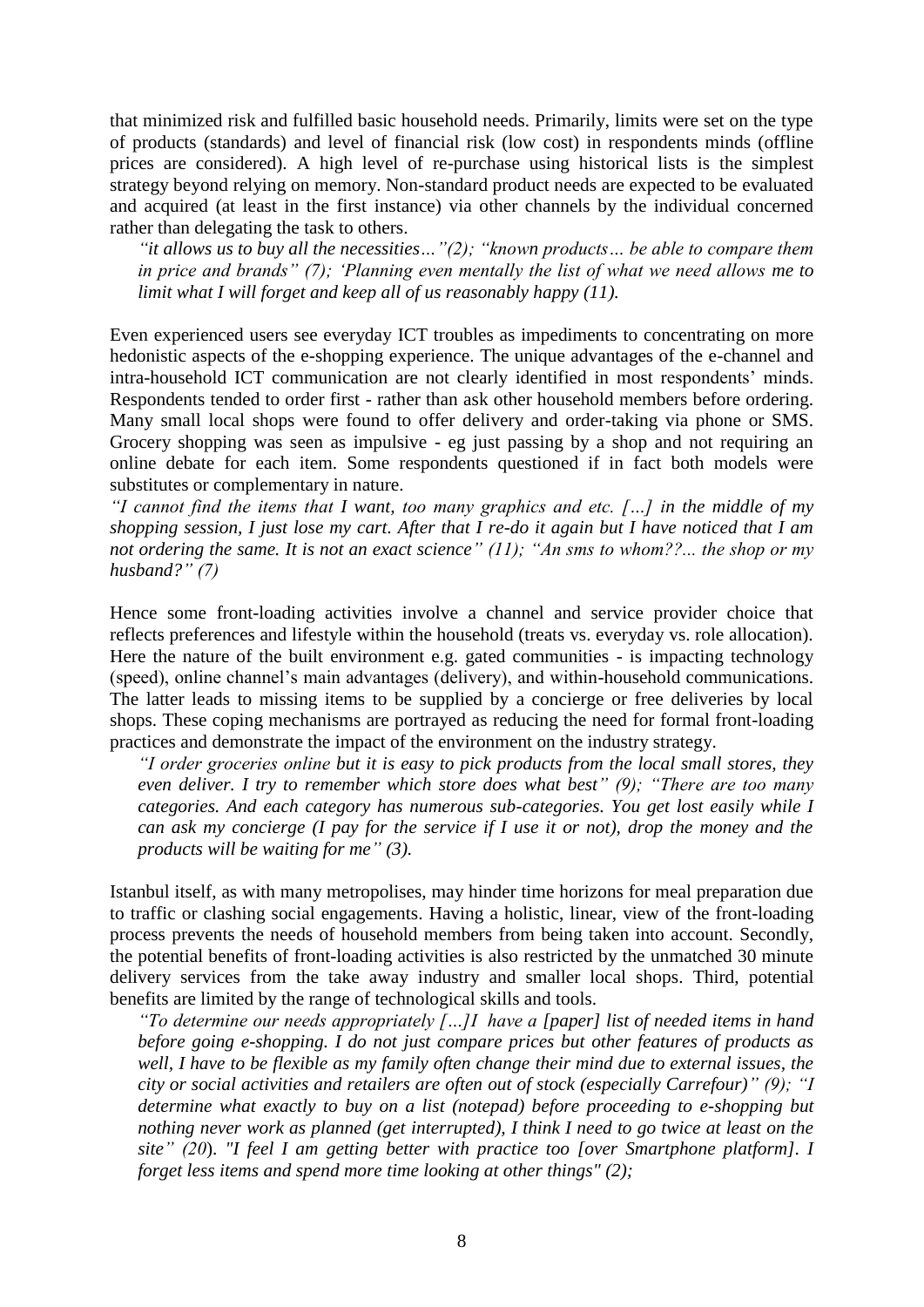Despite e-retailers efforts to develop socially-oriented services on their websites, most respondents did not seem to have reached a stage where they can clearly identify e-tools, categories and priorities or brand associations. Also, multitasking while grocery shopping reduces potential benefits from traditional front-loading tools such as favourite lists.

*"The organization of links available within e-grocery sites ….. forces you to adopt their order of buying things […] it might be one reason why I often forget some items during the ordering process even though you had them in mind before you logged on" (6); "I … utilize favourites lists, product categories etc. to speed up the process but I also tend to do more than grocery shopping when I am online. I get sidetracked" (15); '"I am trying to buy the correct product by spending the least time but it is not easy to change/ modify your order when you have submitted it, also it may be delivered only in two days" (13).*

In addition, over two third of respondents are even happy to admit that they have lost touch with what it takes to cook a full meal: making it harder to prepare for e-shopping. Lifestyle constraints (plus some de-skilling) have led to downgrading a once pleasant and creative activity to a chore. They also describe the range and diversity of tastes as difficult to reconcile with the reality of shopping and cooking. We note: (a) the overall negative perception of the preparation process for buying foods and organization of meals has led to a re-appearance of traditional gender role stereotypes. Whoever cooks (often the female) seems de-facto, to have the responsibility for front-loading activities. Also food shopping preparation requires knowledge (eg key ingredients) that not all household members are ready to assume and (b) big shopping baskets do not fit a built environment of small dwellings and even smaller kitchen/storage areas. Respondents note how food waste is blamed on the person ordering.

*"I am a passive shopper since I am a man […] my wife cooks, I think cooking makes a difference. If I cooked I could have been better in focusing on our actual needs." (11); "as often practiced by traditional Turkish families, we have the mom [mine or mother-in-law] assigned for the grocery shopping then she decides, we order and she complete offline everyday (18); "I do not have too much space in my house, so a big delivery is a problem. Preparing involves the skills of remembering to buy only what we need, I blamed myself for wasting" (3)*

Indeed, the storage aspect was considered relevant but ignored in the ordering process by all retailers (packaging and size of items). So, 'experience' and overall 'lifestyle approach' to grocery and planning is more relevant than formal front-loading.

*"I am not very experienced in planning in general. I hate cooking, yet I cook as I have to […] I don't like grocery shopping either […] I just rely on my memory to remember the missing items"(13); "I take notes on my phone when I am commuting not to forget. But it is hard as my husband buys things without telling me. It is not always rewarding to be …organised " (12).*

In this context, an initiative that improves the front-loading for one household member may not be perceived as rewarding for others - nor the online retailer. This cycle was often encouraged by the lack of sharing of responsibility within the household, a commoditization of food and a progressive detachment from food. Basic strategies by retailers to represent front-loading as a rewarding task are missing.

### *Processing threshold 2: Becoming proactive pre-purchase organizer*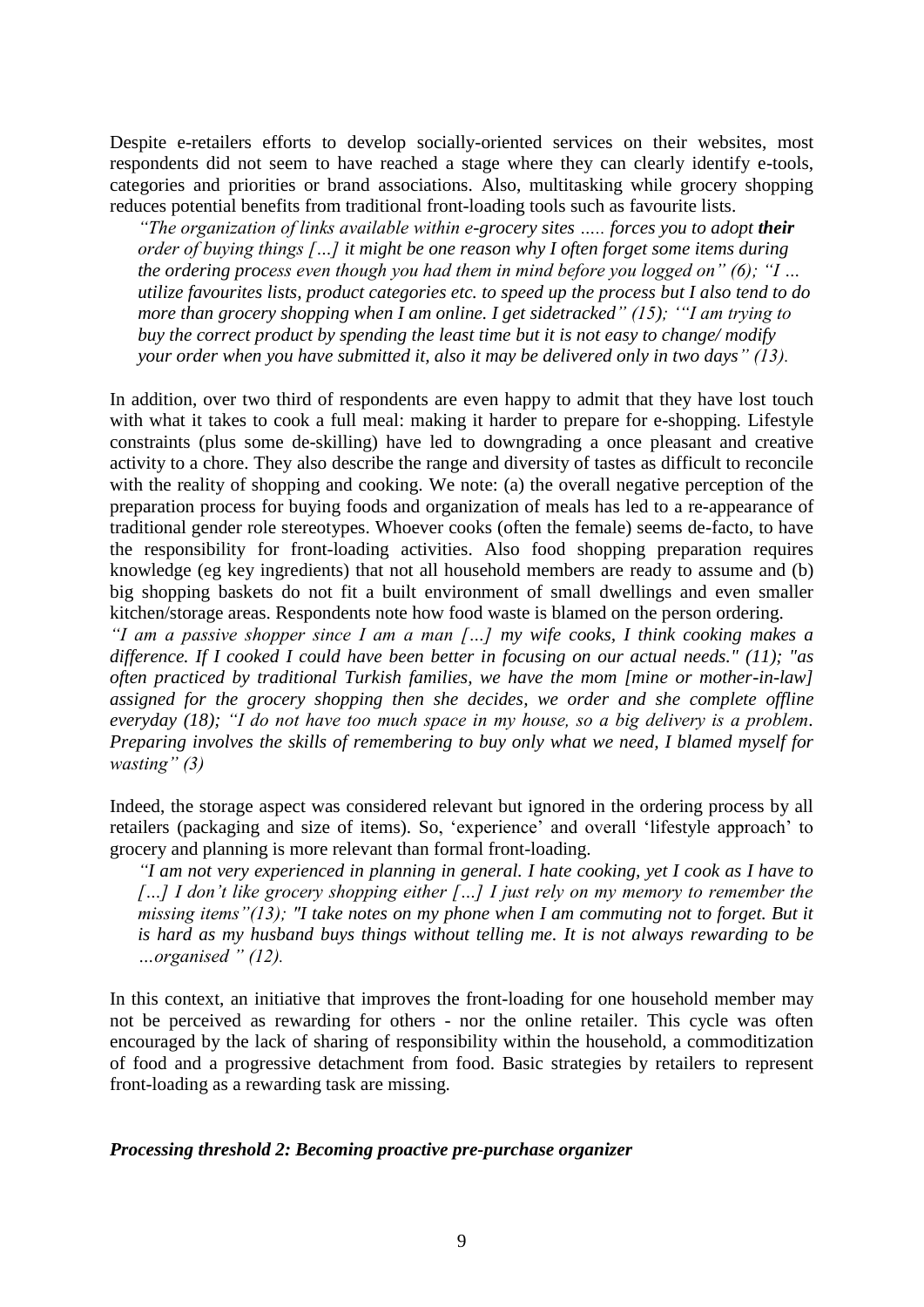Smartphones offer further opportunities whilst QR codes in magazines and product reviews are used by some. New modes of knowledge organization included sharing of information within households and with friends (social networks). Pre-purchase organisation is structured via new e-tools including lifestyle magazines, YouTube videos, and discussions on social networks. Pre-purchase activities influenced by the external ICT (multitasking) environment (ambient marketing: ads on metro walls etc) reflect how the new complexity of intrahousehold organization requires novel solutions. While half the respondents used traditional coping mechanisms (paper or e-list), wider communication processes include postings on Facebook where members know it will be read. Inter-household discussions happen 'online on social networks' with reference to wider news and lifestyle information, and mediated by friends' comments; allowing the different stakeholders to engage with the topic with the appropriate level of attention, making e-grocery shopping a more enjoyable experience.

*"beyond notes, when I am online I tend to buy on impulse in any case [……] we try to persuade each other on Facebook by saying ok lets buy it ...[…] we trust each others social network, sms links and reviews"(1); "We tend to be tempted by new products, you can see them on ads and discussion forums, I discuss all my decision with my family and also friends online on Facebook" (12).* 

Furthermore, beyond traditional scripting scenarios, online information about novelty, services, products or brands is an important front-loading task. Indeed, brand loyalty seems to be stronger than the specific promotional packages developed for the channel. Activities are described as complementary: Smartphone users take SMS, then newsletters and the App (if downloaded) as another point of contact. Accordingly, the time gap between front-loading activities and ordering facilitates tasks including knowledge sharing, learning, evaluation, reflection and revision of choice but also intra-household micro-re-negotiation and compromise-reaching.

*"If I have a specific folder [for food preparation] I search online, I am part of 3 discussion groups (33); "I learn about [e-grocery] novelty through Word-of Mouth, I discuss food with my friends on twitter"(7), 'all members of our household can easily be consulted for grocery shopping via twitter or an sms, which I mainly use. When consulted, it is very rare to get rejection but I like to be ready to explain why I choose this or that .... I read reviews on seasonality last week" (12)*

We have uncovered further evidence demonstrating that the front-loading organization process is neither linear nor repetitive and is intrinsically linked to household roles and tempos. Relatives or online friends seem to have a further mediating role and the virtual world is depicted as part of the wider planning process through 'influencers'. Peer influence of children is also mentioned.

### *Processing threshold 3: I have experienced much better services with other online retailers: e-Grocers do your homework!*

Next, 5 of the 31 were regularly highly involved with technology developed expectations of front-loading. Having deeper experience of ICT they tolerated only the most advanced multimedia communications. Some also had an intrinsic interest in food, going beyond choices currently offered in the retailers' listed ranges. These 5 describe themselves as unsatisfied and disappointed by e-grocery retailers. They identified too few real value-driven improvements to the shopping event, including pre-purchase tool/models. Pre-purchase practices thus merely raised expectations that were subsequently not realised.

*"I tend to use ABC Virtual Store …. but I still believe they should carry more products" (2); "Grocery shopping should be like a game, not a process to think about" (15);*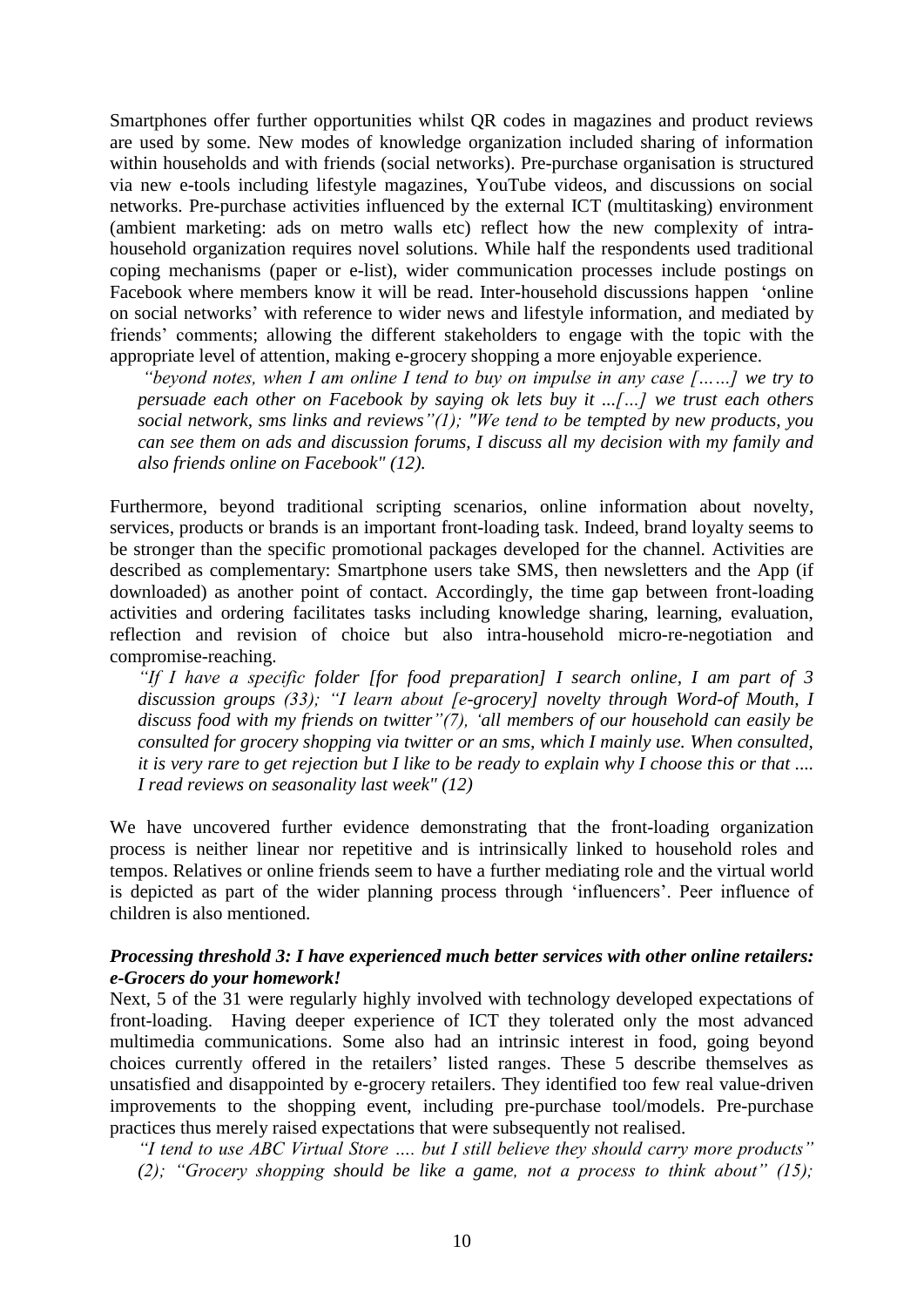*"Copying and pasting catalogue information to their web sites that does not tell me what the product is […] I shop online for a long time. I have a credit card just for e-shopping and a separate e-mail address for such matters. I am also aware of group that point out at issues with additive and PCB for example. Many retailers are short-changing us in term of information and traceability of products" (21)*

The channel does not yet seem to have delivered on promises of convenience, and social, experiential shopping. The divergence between technologies and household devices is clearly nothing like 'nomadic computing' where consumer electronics, home appliances, wired and mobile devices interact to facilitate pre-purchase activities.

### **Discussion and Conclusions**

We have sought to move on from analysing the actions of key/ purposeful actors to look at the part played by households pre-shopping. We sought to conceptualize the role of households' pre-purchase practices mediated by ICT whereby cumulative behaviour begins to influence new practices that significantly impact field level strategies (Bijker and Law, 1997; von Hippel, 2005). Pre-purchase activities were analysed to capture key changes in day to day practices. Contrasting motives for engaging in pre-purchase practices result in improvisation, evolving relationships and interpersonal tensions; all impact the sustainability of the e-grocery channel. Our work emphasises the multiplicity of household histories and trajectories that egrocers have yet to integrate fully in their operating systems. Arguably, the co-existence of interest in food and e-shopping can be at odds. Retailers are portrayed as unfair to consumers, limiting the potential of the channel and acting as market-driven dictators with a dominant discourse on (a) how to behave online and (b) what choice is, that smoothes out pluralism. In this sense, the actualisation of activities such as e-retailer's inventory, brand choice, pack size and the establishment of a rigid structure controlling delivery processes underplays the crucial importance of less observable activities, including front-loading and sharing of food knowledge online. Households develop a market-driving proactive attitude that leverages communication technologies. Changes at household level are found to be driven by personal goals such as the search for better control over quality and spending, greater experiential shopping and solutions to practical lifestyle problems. A crucial point is that the process is not merely technical. The findings suggest that considerable untapped collaboration and synergic possibilities exist among households' members towards a more efficient usage of ICT and emerging sharing knowledge practices for e-grocery shopping.

**Insert Figure 1.** Illustrative model of intra-household e-grocery decision making with front-loading activities about here

Current evidence indicates a lack of preparatory coping mechanisms embedded within eservices, to better handle any pre-purchase difficulties. Following Ansari and Phillips (2011), online retailers need not simply focus on superior technological gadgetology but also consumers' practices. These diffuse through everyday activities and are progressively more social rather than economically (utility) oriented. Shared consumption interests, learning new skills (cooking) and participation to the overall i-society render the emerging set of practices more legitimate and logical. They oppose traditional marketization tools and market oriented strategies that surface from within the firm.

From an intra-household organisation perspective, three levels of household pre-purchase service activities emerged. The first threshold, *functional front-loading activities,* primarily consider grocery as commodities and are the most non-reflective group. Traditional firmdriven marketization dominates behaviour. Second, *the proactive pre-purchase organizer*,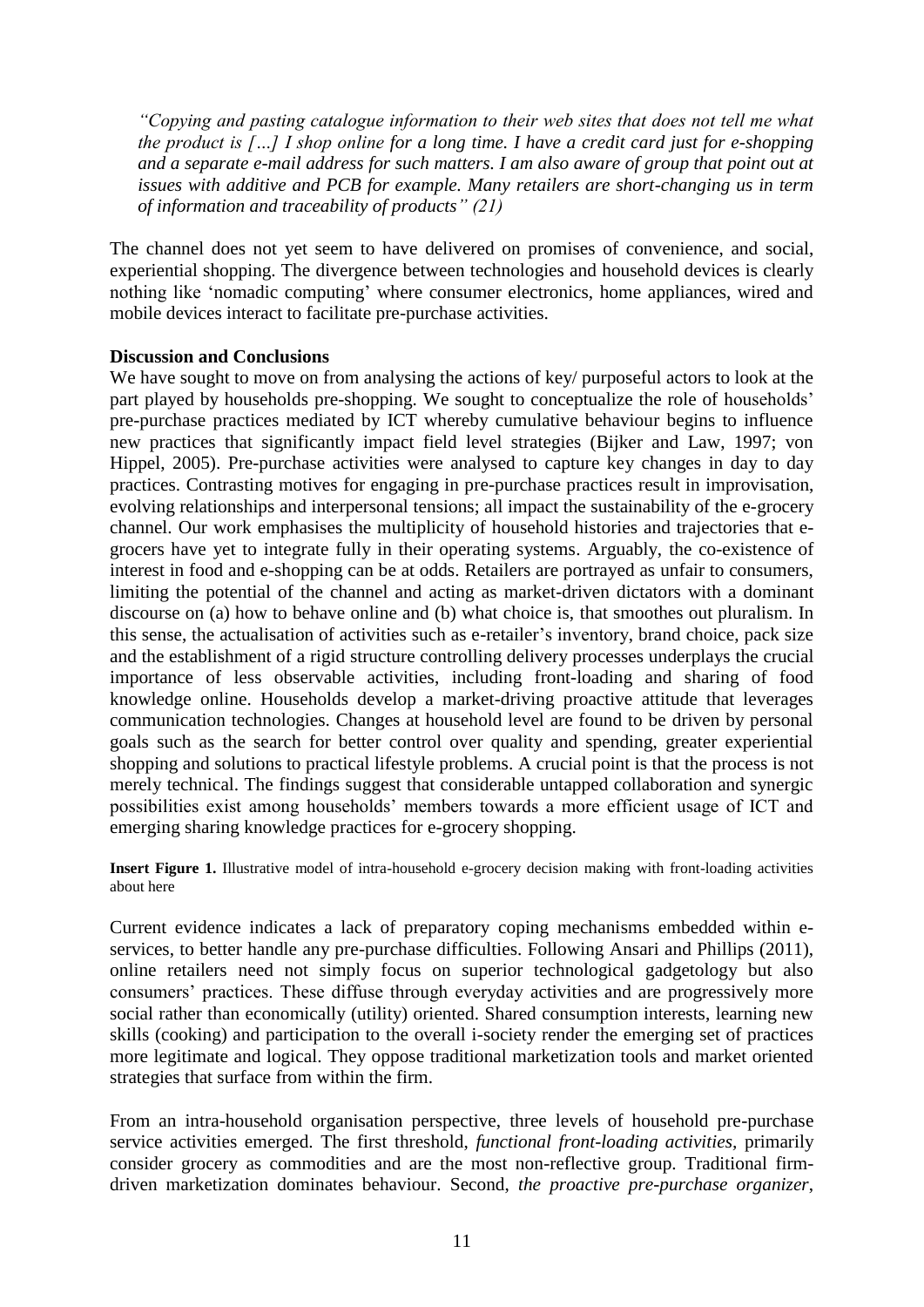presents a rising interest in grocery and social technologies to solve day-to-day problems. This group reflects more on the potential of front-loading practices. At intra-household level, they tend to have developed specialized roles or practices conducive to negotiation and open communication. Finally the third threshold, *I have experienced much better services with other online retailers: e-Grocers do your homework,* respondents are emphatically refusing to engage with the e-grocers because their service provisions are deemed poor in comparison to other e-retailers. Household members act in groups, through their high-tech devices privileging interactive social experiences.

Overall, many household sought new ways and processes to better integrate pre-purchase practices e-grocery as both necessary and a social tasks whereby social knowledge sharing is an important goal. Front-loading practices allow (i) a greater engagement with both food as a category and as a learning proposition, (ii) novel communication convention and bonds within the household to emerge and (c) indirect encouragement voicing to e-grocer advocating them to go beyond what is currently a very mechanistic / logistic based operational system. At this points, our findings link back to discursive power model in consumer behaviour (Denegri-Knott, 2006) whereby consumers and retailers goals are congruent rather than divergent and not based on confrontation and resistance but co-creation, interaction and exchange (Kozinet and Handelman, 2004). For this reason, as underlined by Mady (2011) readiness to embrace technologies as well as the marketing function is attributed to consumers themselves.

It would be pertinent to further develop research in cognate environments where the subprime recession has played less of a role and where a rising middle class is driving ICT applications that challenge established retail practises.

#### **References**

- Agarwal B. 1997. Bargaining and gender relations: Within and beyond the household. *Feminist Economics* **3**(1):1-51.
- Ansari S.M. Phillips N. 2011. Text me! New consumer practices as a catalyst for institutional change. *Organization Science*, **22**(6): 1579-1599.

Arnould E, Price L. Zinkhan G. 2002. *Consumers*, McGraw-Hill, Boston, MA.

- Art T, Garland R. 2004. Grocery shopping: list and non-list usage. *Marketing Intelligence & Planning*, **22**(6): 623 – 635.
- Arts J.W.C; Frambach R.T, Bijmolt T.H.A. 2011. Generalizations on consumer innovation adoption: A meta-analysis on drivers of intention and behavior. *International Journal of Research in Marketing*, **28**(2):134-144.
- Aydemir A. 2010. Turkey's Internet censorship problem. http://www.todayszaman.com/news217435turkeysinternetcensorshipproblem. html, Access: October, 2012.
- Bakardjieva M, Smith R. 2001. The internet in everyday life: Computer networking from the standpoint of the domestic user. *New Media & Society* **3**(1):67-83.
- Biggs J. 2003. *Teaching for quality learning at university*. 2nd Edition: The Society for Research into Higher Education & Open University Press.
- Bijker W, Law J. 1997. *Shaping Technology/Building Society: Studies in Sociotechnical Change*. MIT Press, Cambridge, MA.
- Bouwman H, Van Der Duin P. 2007. Futures research, communication and the use of information and communication technology in households in 2010: A reassessment. *New Media & Society* **9**(3):379-399.
- Brookfield S. 1995. *Becoming a critically reflective teacher*. San Francisco: Jossey-Brass.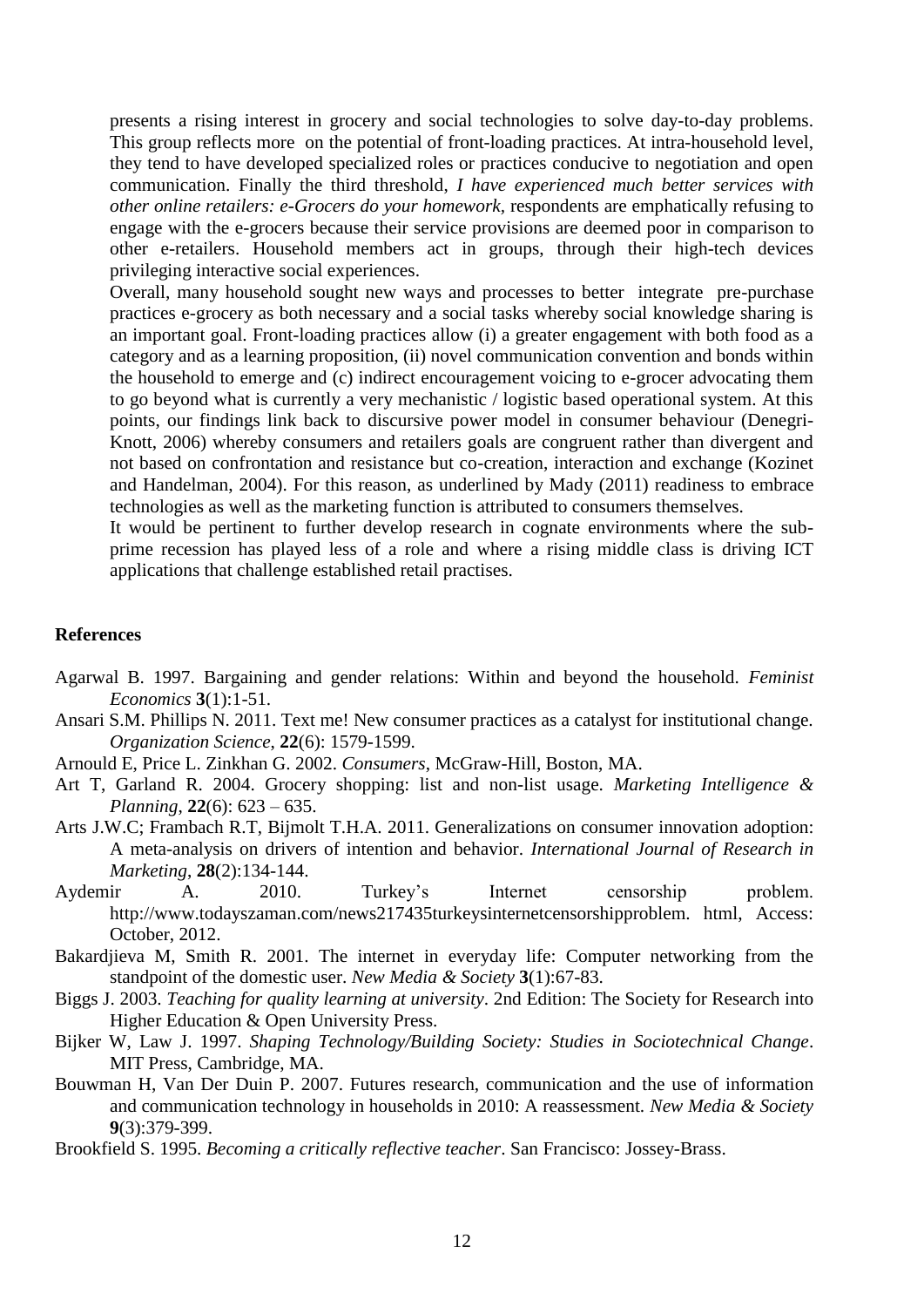- Brown SA, Venkatesh V. 2005. Model of adoption of technology in households: A baseline model test and extension incorporating household life cycle. *MIS Quarterly* **29**(3):399–26.
- Castells M. 2001. *The Internet Galaxy.* Oxford: Oxford University Press.
- Chiappori P.A. 1992. Collective labor supply and welfare. *Journal of Political Economy* **100**:437- 467.
- Clarke I, Hallsworth A, Jackson P, Perez del Aguila R, de Kervenoael R, Kirkup M.H. 2006. Retail restructuring and consumer choice 1: Long-term local changes in consumer behaviour: Portsmouth, 1980-2002. *Environment and Planning A* **38**:35-46.
- Cockburn C, 1992. The circuit of technology: Gender, identity and power, in R. and Hirsch Silverston, E. (ed.) *Consuming technologies: Media and information in domestic spaces.* Routledge.
- Dacin M.T, Goldstein J, Scott W.R. 2002. Institutional theory and institutional change: Introduction to the special research forum. *Acad. Management J*. **45**(1): 43–56.
- Dauphin A. 2001. Intra-household decision-making: A review of theories and implications on the modelling of aggregate behaviour. Canadian Centre for International Studies and Cooperation.
- De Kervenoael R, Palmer M, Hallsworth A. 2013. From the outside in: Consumer anti-choice and policy implications in the mobile gaming market. *Telecommunication Policy*, **37**(6/7): 439- 449.
- Denegri-Knott J. 2006. Consumers Behaving Badly: Deviation or Innovation? Power Struggles on the Web. *Journal of Consumer Behaviour*. **5**(1): 82-94.
- Doherty S, Miller E. 2000. A computerized household activity scheduling survey. *Transportation*  **27**(1):75-97
- Dorado S. 2005. Institutional entrepreneurship, partaking, and convening. *Organ. Stud*. **26**(3):385– 414.
- Elms J, Tinson J. 2012. Consumer vulnerability and the transformative potential of Internet shopping: An exploratory case study. *Journal of Marketing Management*, **28**(11-12):1354-1376.
- Elms J, Canning C, de Kervenoael R, Whysall P, Hallsworth A. 2010. 30 years of retail change: where (and how) do you shop? *International Journal of Retail and Distribution Management*, **38**(11/12): 817-827.
- Erasmus A.C, Boshoff E, Rousseau G.G. 2002. The potential of using script theory in consumer behaviour research. *Journal of Family Ecology and Consumer Science* **30**: 1-9.
- Ghertner D.A. 2006. Technology and tricks: Intra-household technology implementation and gender struggles gender. *Technology and Development* **10**:281-311.
- Giddens A. 1992. *The transformation of intimacy*. Cambridge: Cambridge Polity Press.
- Goodwin L.D, Goodwin W.L. 1984. Are validity and reliability relevant in qualitative evaluation research. *Evaluation and the Health Professions* **7**(4):413-426.
- Gudykunst W.B. 1993. Toward a theory of effective interpersonal and intergroup communication', in Wiseman and Koester (ed.) *Intercultural communication competence* Newbury Park, CA: Sage.
- Iversen V. 2003. Intra-household inequality: A challenge for the capability approach? *Feminist Economics* **9**(2-3):93-115.
- Jackson P, Clarke I, Hallsworth, A, de Kervenoael R, Perez Del Aguila, R. 2006. Retail restructuring and consumer choice: Understanding consumer choice at the household level. *Environment and Planning A* **38**:47-67.
- Jarzabkowski P, Balogun J, Seidl D. 2007. Startegizing: The challenges of practice perspective. *Human Relations* **60**(1):5-27.
- Jones K. 2000. The unsolicited diary as a qualitative research tool for advanced research capacity in the field of health and illness. *Qualitative Health Research* **10**(4):55-567.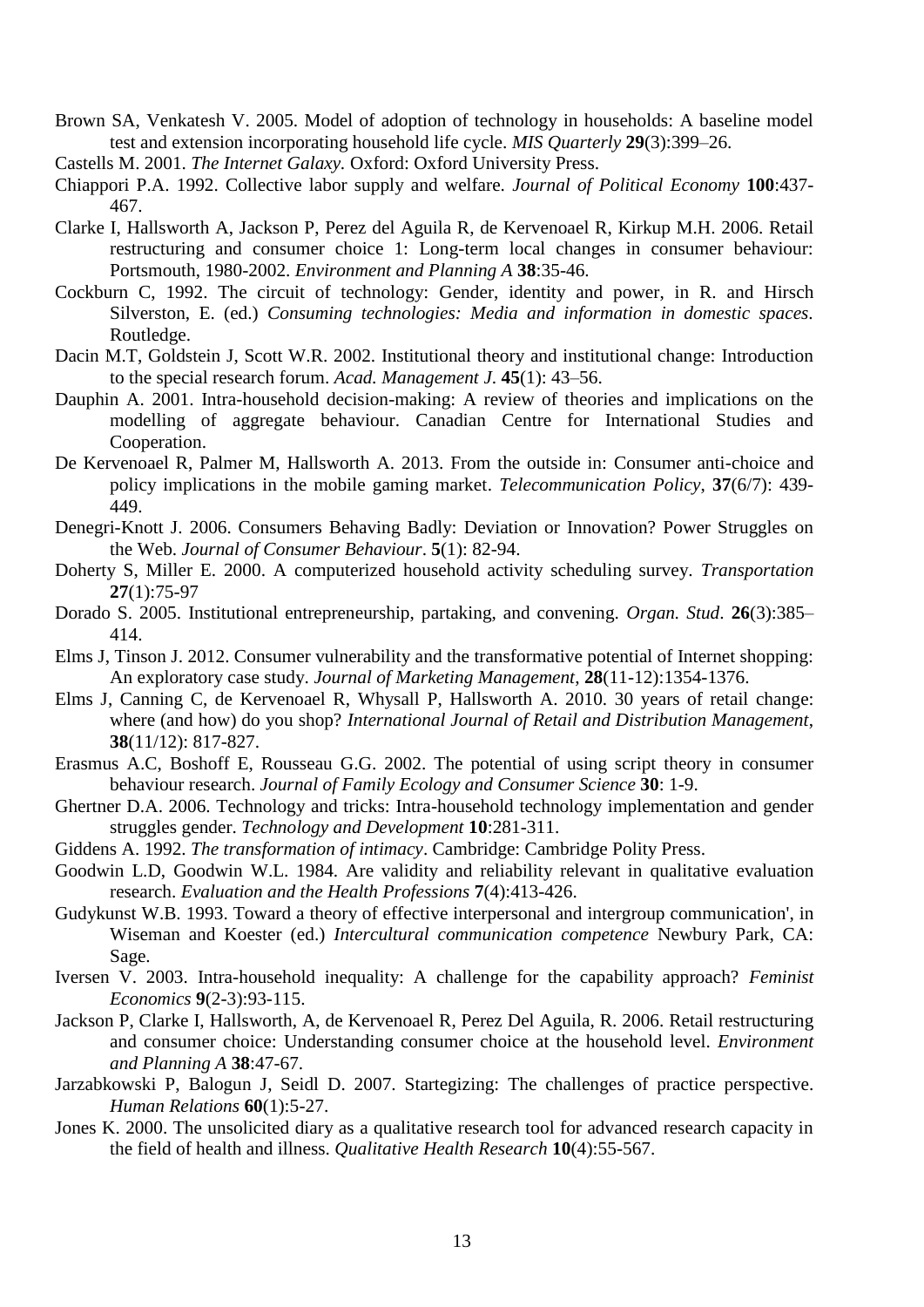- Kapferer JN, Bastien V. 2009. The specificity of luxury management: turning marketing upside down. *Journal of Brand Management* **16**(5–6):311–22.
- Kozinets R.V, Handelman J.M. 2004. Adversaries of consumption: Consumer movements, activism, and ideology. *Journal of Consumer Research* **31**(3):691-704.
- Kraut R, Kiesler S,. Lundmark V, Zdaniuk B. 2000. Troubles with the internet: The dynamics of help at home. *Human Computer Interaction* **15**(4):223-352.
- Kremmer D, Anderson A.S, Marshall D.W. 1998. Living together and eating together: Changes in food choice and eating habits during transition from single to married/cohabiting. *The Sociological Review* **46**(1):48-72.
- Ling R.S. 2008. *New Tech, New Ties: How Mobile Communication is Re-shaping Social Cohesion*. Cambridge Mass: MIT Press.
- Lundberg S,Pollak R. 1993. Separate spheres bargaining and the marriage market. *Journal of Political Economy* **101**(6): 988-1010.
- Mady T. 2011. Sentiment toward marketing: Should we care about consumer alienation and readiness to use technology? *Journal of Consumer Behaviour* **10**(4): 192–204.
- Marshall D, Anderson A. 2000. Who's responsible for the food shopping? A study of young Scottish couples in their 'honeymoon' period'. *The International Review of Retail, Distribution and Consumer Research* **10**(1):59-72.
- Miller D. 1998. *A Theory of Shopping.* Polity: Cambridge, UK
- Narayan D. 2002. Bonds and bridges: Social capital and poverty, In Thomas Kelly and Sunder Ramaswamy Jonathan Isham (ed.) *Social capital and economic development: Well being in developing countries* Northampton, MA: Edward Elgar.
- Peterson R.A, Balasubramanian S, Bronnenberg B.J. 1997. Exploring the implications of the internet for consumer marketing. *Journal of the Academy of Marketing Science* **25**(4):329-346.
- Polegato R, Zaichkowsky J.L. 1994. Family food shopping: strategies used by husbands and wives. *Journal of Consumer Affairs* **28**(2): 278-99.
- Putrevu S, Ratchford B.T. 1997. A model of search behaviour with an application to grocery shopping. *Journal of Retailing* **73**(4): 463-86.
- PWC 2012. Intersections: Transportation and logistics industry merger & acquisitions [http://www.pwc.com/us/en/industrial-products/publications/intersections.jhtml Accessed](http://www.pwc.com/us/en/industrial-products/publications/intersections.jhtml%20Accessed%20December%202012)  [December 2012.](http://www.pwc.com/us/en/industrial-products/publications/intersections.jhtml%20Accessed%20December%202012)
- Ritchie J, Spencer L. 1994. Qualitative data analysis for applied policy research. In A. Bryman and R.G. Burgess (ed.) *Analyzing qualitative data* London: Routledge.
- Schilling M.A. 2010. *Strategic Management of Technological Innovation*, 3rd edition Boston: McGraw Hill.
- Seltzer J. 2000. Families formed outside marriage. *Journal of Marriage and the Family* **62**:1247- 1268.
- Shade L.R. 2008. Feminizing the mobile: Gender scripting of mobiles in North America. In: G. Goggin, Ed., *Mobile Phone Cultures*. London: Routledge, pp. 42-52.
- Shih E.C, Venkatesh A. 2004. Beyond adoption: Development and application of a use-diffusion model. *Journal of Marketing* **68**(1):59–72.
- Silverman D. 1993. *Interpreting qualitative data. Methods for analysing talk, text and interaction*. London: Sage.
- Silverstone R, Hirsch E. 1992. *Consuming technologies. Media and information in domestic spaces*. London: Routledge.
- Strauss A, Corbin J. 1990. *Basics of qualitative research. Grounded theory procedures and techniques*. London: Sage.
- Thomke S, Fujimoto T. 1998. The effect of "front-loading" problem-solving on product development performance. *Harvard Business School Working Paper*.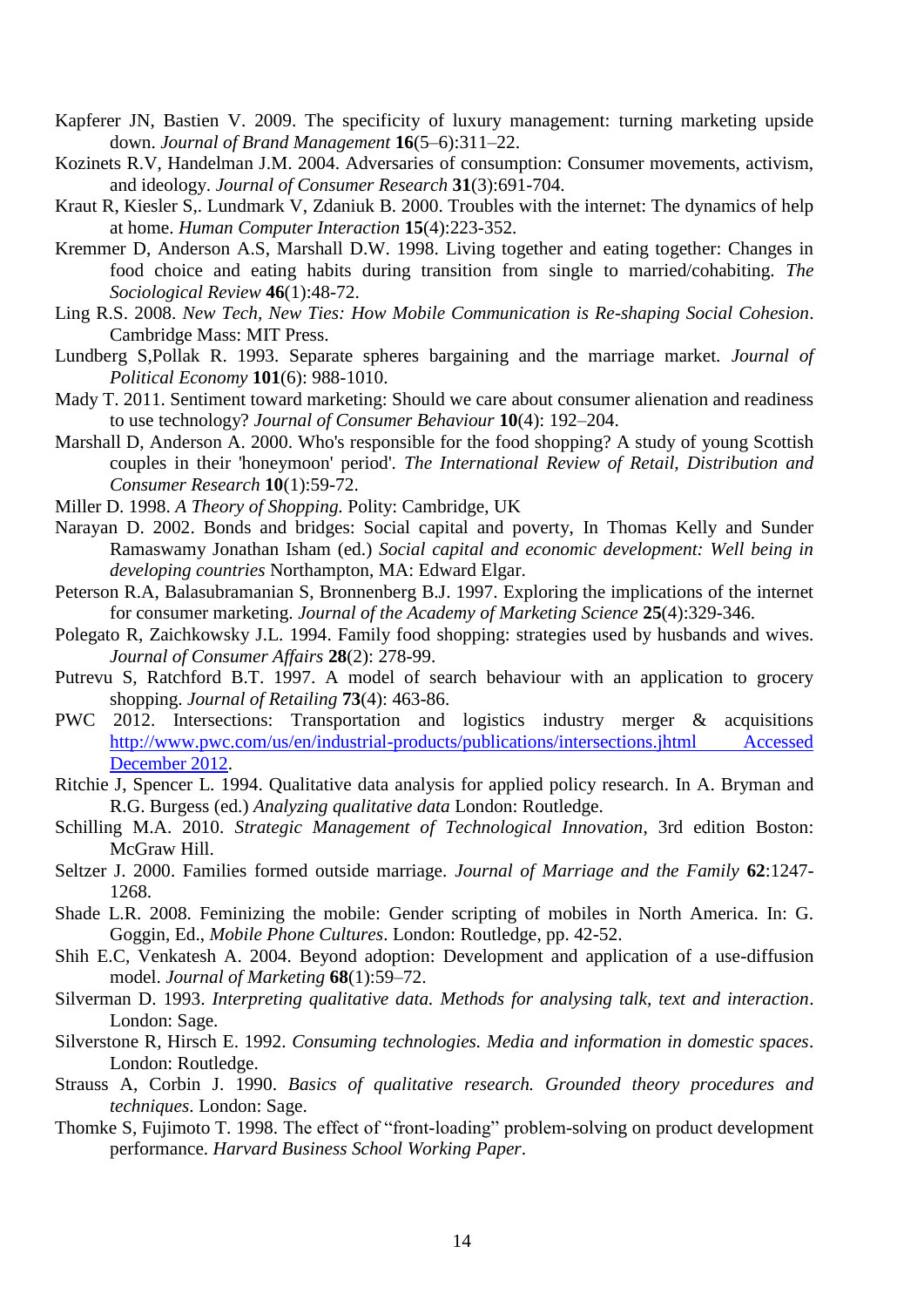- Timmor Y, Katz-Navon T. 2008. Being the same and different: A model explaining new product adoption. *Journal of Consumer Behaviour* **7**(3): 249–262.
- Vargo S.L, Lusch R.F. 2004. Evolving to a new dominant logic for marketing. *Journal of Marketing* **68**(January): 1–17.
- Vargo S.L, Lusch R.F, Morgan F.W. 2006. Historical perspectives on service-dominant logic. In R. F. Lusch, & S. L. Vargo (Eds.), *The service-dominant logic of marketing: Dialog, debate, and directions* (pp. 29–42). Armonk, NY: M.E. Sharpe.
- von Hippel E. 2005. *Democratizing Innovation*. MIT Press, Cambridge, MA.
- Wilkes R.E. 1995. Household life-cycle stages, transitions, and product expenditures. *Journal of Consumer Research* **22**(1):27–42.
- Yin R.K. 1994. *Case study research: Design and methods* (2<sup>nd</sup> ed.). Newbury Park, CA: Sage Publications.